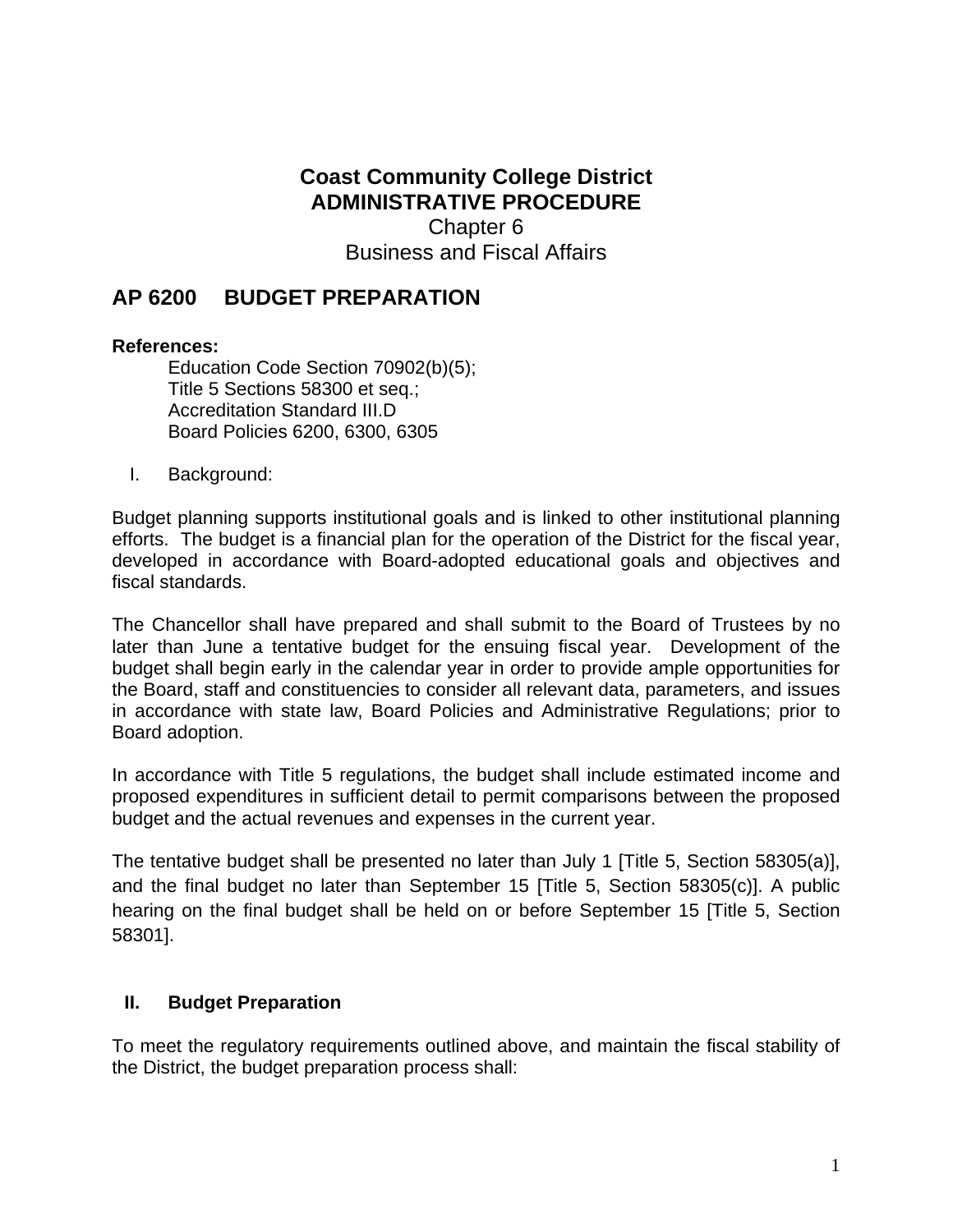- 1. Provide an annual budget that shall be prepared in conformance with the California Community College Budget and Accounting Manual, and in conformance with provisions of the Education Code.
- 2. Provide for responsible stewardship of available resources.
- 3. Provide for safeguarding and managing District assets to ensure ongoing effective operations; maintenance of adequate cash reserves; implementation and maintenance of effective internal controls; determination of sources of revenues prior to making short-term and long-term commitments; establishment of a plan for the repair and replacement of equipment and facilities.
- 4. Provide that appropriate administrators keep the Board current on the fiscal condition of the District as an integral part of policy and decision-making.
- 5. Provide for development and communication of fiscal policies, objectives and constraints to the board, staff and students.
- 6. Provide for appropriate fiscal policies and procedures and adequate controls to ensure that established fiscal objectives are met.
- 7. Provide a process to evaluate significant changes in the fiscal environment and make necessary, timely, financial and educational adjustments.
- 8. Provide both short term and long term goals and objectives, and broad based input coordinated with District educational planning.

The following parameters shall serve to guide budget addresses development and management:

- 1. Assumptions upon which the budget is based are presented to the Board for review.
- 2. Total amounts budgeted as the proposed expenditure for each major classification of expenditures shall be the maximum expended for that classification for the school year, except as specifically authorized by the Board.
- 3. Transfers made from the reserve or contingencies to any expenditure classification requires written resolution of the Board, and must be approved by a two-thirds vote of the members of the Board.
- 4. Transfers made between expenditure classifications requires written resolution of the Board, and must be approved by a super-majority of the members of the Board.
- 5. Additional funds, not recognized in the Adopted Budget, are available for appropriation only by resolution of the Board setting forth the need according to major classification.
- 6. Additional funding received by the District after the budget is adopted, not directly attributable to an individual college, shall be distributed through the allocation model as delineated in the above revenue parameters.

To achieve and maintain fiscal stability and to dedicate resources to meet the objectives of strategic planning, the District will follow a plan that requires a balanced budget on a year-to-year basis. To achieve each of the standards of the plan, each year the District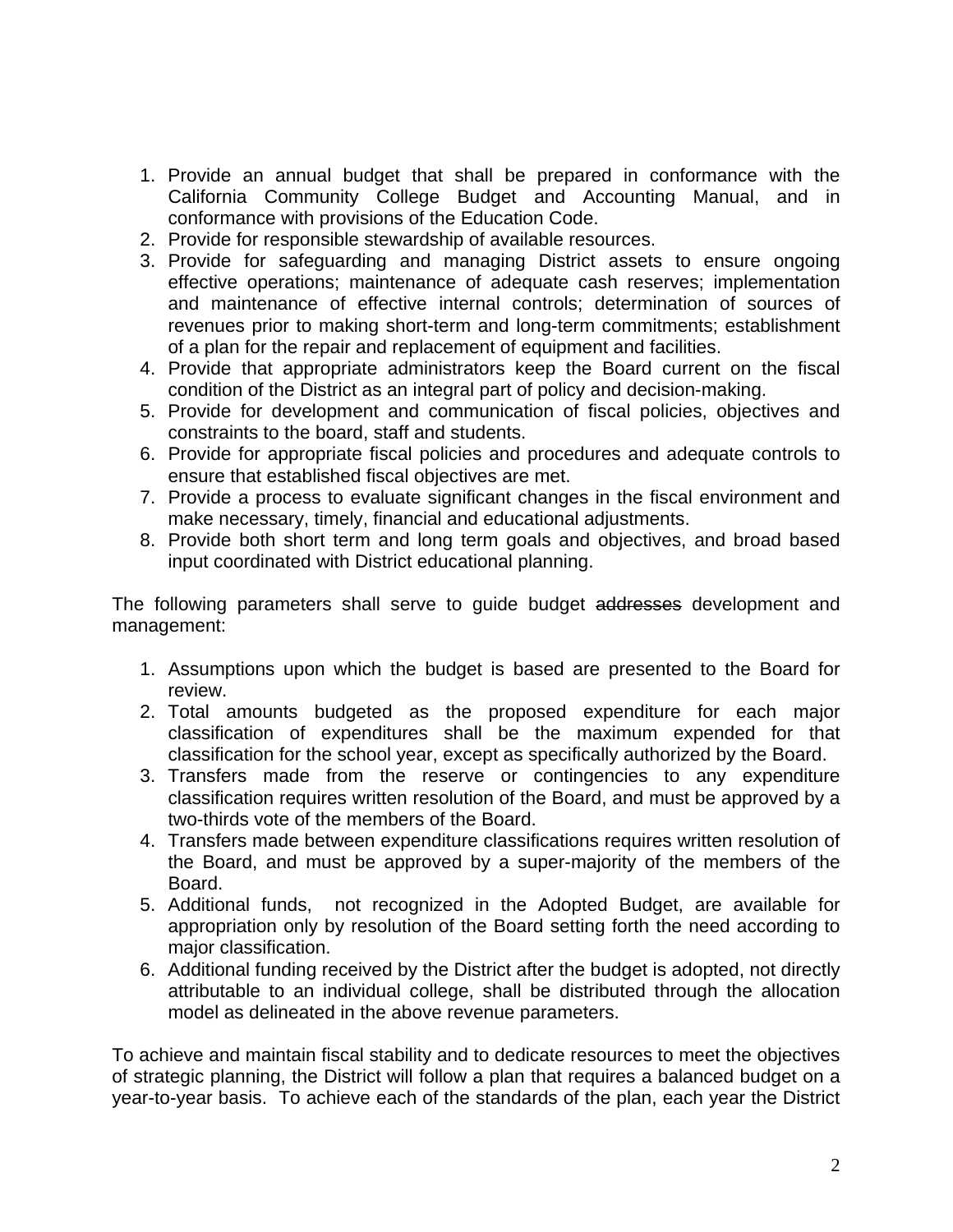will develop a budget that results in steady progress toward achieving each of the requirements of these Fiscal Standards and which reflects the Board's annual budget priorities to the extent possible. While the development of the annual budget occurs through the shared governance process, the Chancellor, through their Chief Business Officer, is responsible for submitting a budget to the Board for approval.

As required by law, the Board shall be presented with a quarterly report showing the financial and budgetary conditions of the District. Annual financial reports will be produced in accordance with Generally Accepted Accounting Principles (GAAP) as defined by the Governmental Accounting Standards Board (GASB) and the California Community College's Budget and Accounting Manual. The annual financial statements will reflect the business-type activities consistent with GASB.

An internal control structure, that includes documentation of procedures, will be in place to ensure reasonable accuracy of accounting information, to safeguard assets from loss and to ensure operating policies and procedures are being followed.

As required by the Budget and Accounting Manual, expenditures shall be recognized in the accounting period in which the liability is incurred, and shall be limited to the amount budgeted for each major classification of accounts and to the total amount of the budget for each fund.

## **III. Operating Budget Goals & Standards**

These goals & standards are informed by the 2014-17 District-wide Strategic Plan, Goal Area 2, adopted on November 19, 2014. The plan and these standards may be amended from time to time.

- 1. Achieve and maintain a structurally balanced annual budget
	- a. In the unrestricted general fund (UGF), on-going revenue should be 110% of on-going expenses.
	- b. The percentage of UGF salaries and benefits should not exceed 85% of the total UGF expenditures.
- 2. Provide an appropriate number of full-time faculty.

Coast shall exceed the state required Faculty Obligation number (FON) by no less than two percent, as specified in the District-wide Strategic Plan 2014-17 and subsequently in the Faculty Hiring Plan, initially adopted by the Board of Trustees on December 10, 2014, and as may be amended from time to time.

 time faculty as stated in AB 1725. 3. **Classified Positions: Faculty Positions:** The goal is to have 75 percent of credit units taught by full

# 3. Classified Positions:

a. Classified employee positions are to be evaluated on a year-to-year basis to determine where additional employees are needed to support student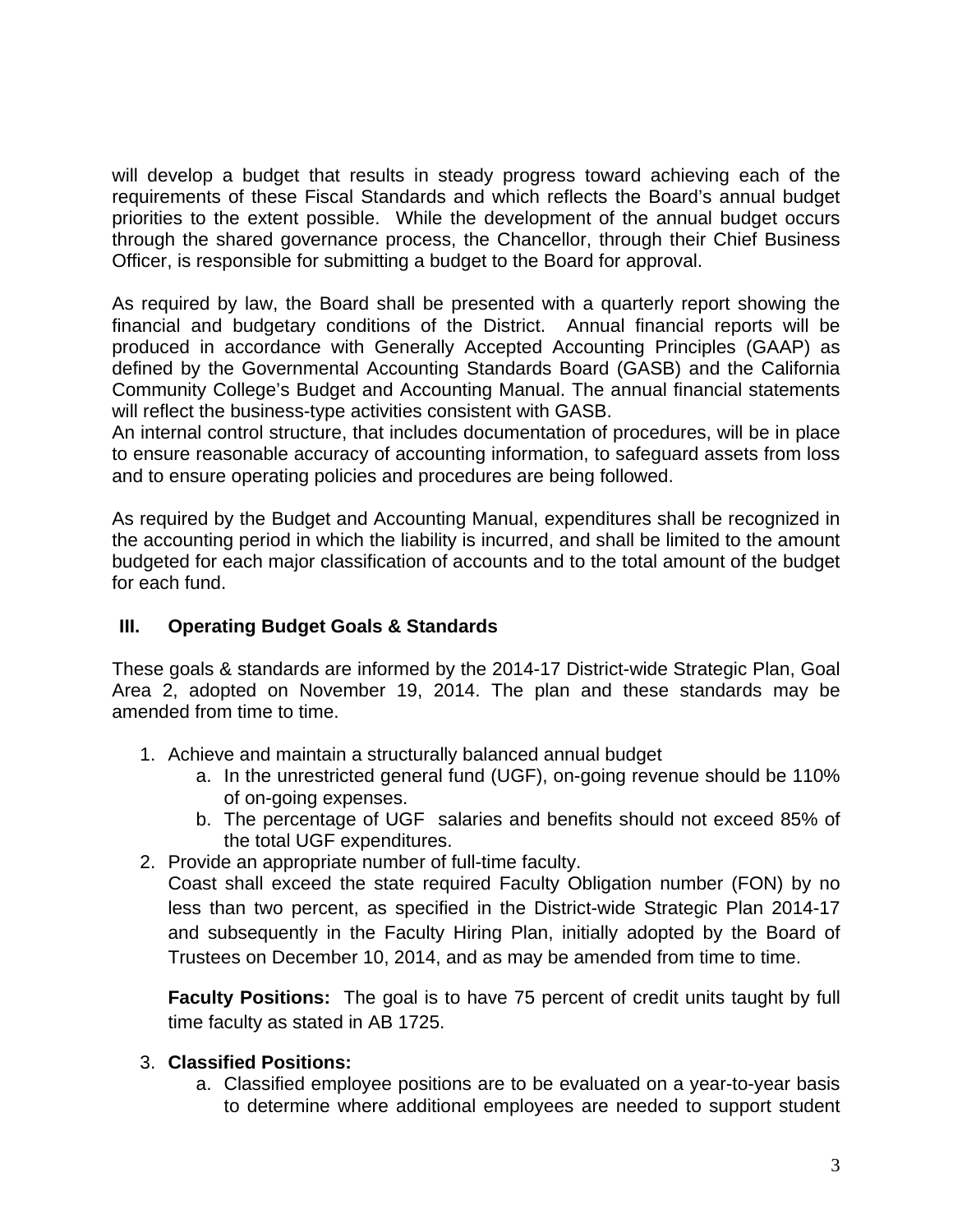success, the instructional and service programs or to enhance the working and learning environment.

b. Support staffing levels are to be considered when evaluating changes to programs.

### 4. **Maintenance Expenditures:**

- a. To the extent funds are available, an allocation will be made each year to preserve and enhance the District's investment in its facilities. These expenditures will be used to address recurring and on-going maintenance needs.
- b. Align facilities (capacity) with enrollment load. The goal is 100% where capacity and load are balanced.
- 5. **Budgeting for Unfilled Positions:** The District will conservatively budget for unfilled positions.

#### 6. **Technology**

- a. Leverage technology to facilitate student learning, operational efficiency and effectiveness.
- b. The District-wide Information Technology Plan shall guide technology expenditures.

#### **7. Alternate Sources of Revenue**

a. Maximize revenue through alternative/entrepreneurial activities.

### **Revenue Standards**

State funded growth revenue is actively pursued. Growth revenue is viewed as an essential element in obtaining the resources necessary to meet goals of providing and increasing community access.

Colleges, as appropriate, will provide community services and contract education to meet the needs of the community and to maximize non-State funding.

Community services and contract education courses shall, in general, be self-sufficient or revenue producing.

Categorical and grant revenue provided by State and local agencies for specific support purposes are to be pursued by each College and the District when these services are consistent with the objectives and are financially beneficial to the District.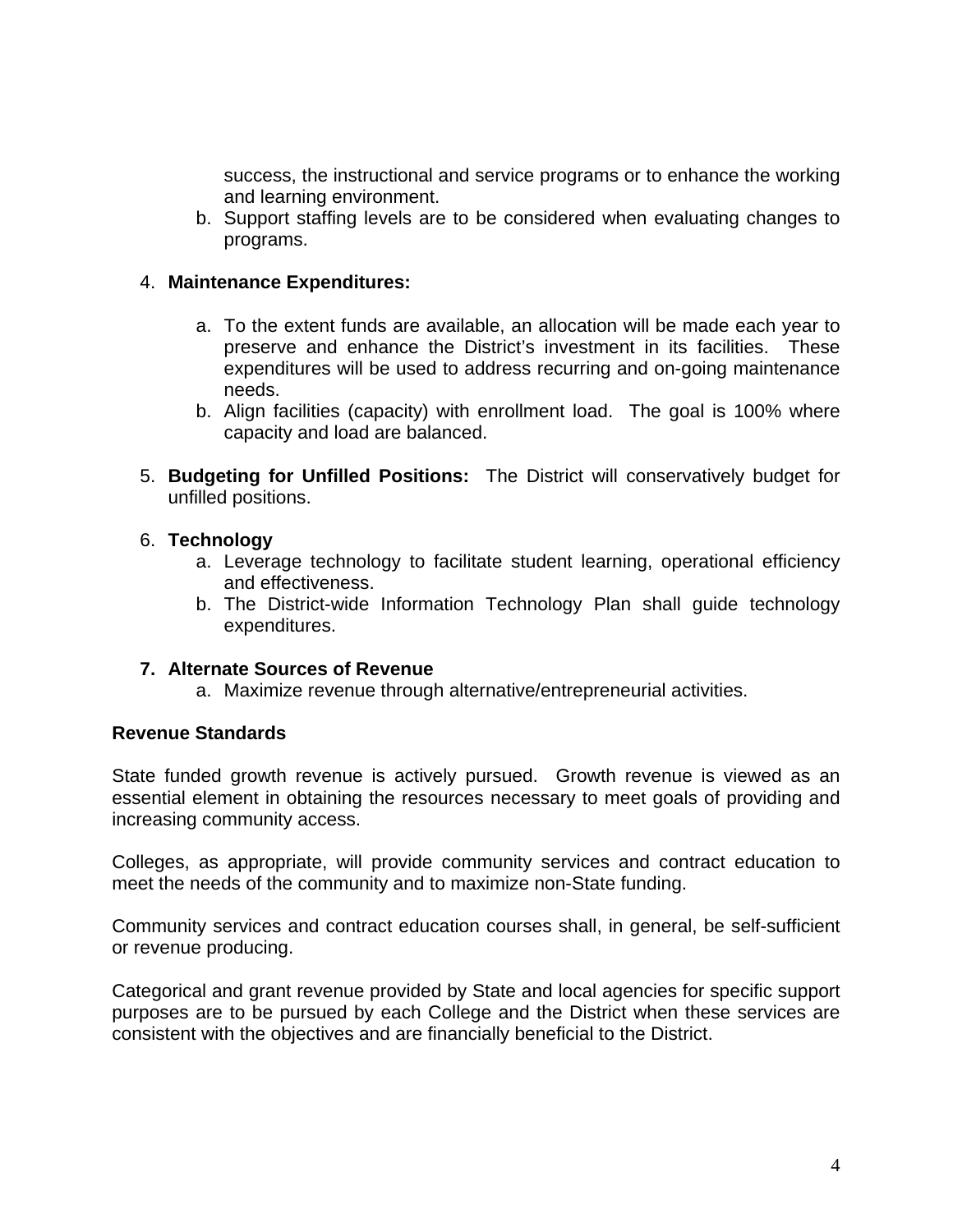One-time revenues will be used for one-time expenditures or to temporarily augment department budgets. One-time expenditures will not be used to establish on-going and recurring costs.

# **IV. SB 361 ALLOCATION MODEL**

 mechanism utilized by the State Chancellor's Office to allocate resources to each of includes an annual basic allocation and uses marginal funding rates for FTES to economies of scale and size of approved colleges and centers into consideration. Effective July 2014 the District adopted the SB 361 allocation model as the basis for its budgeting system. The SB 361 model is currently the apportionment funding the 72 California Community College Districts. Signed by the Governor on September 9, 2006 with an effective date of October 1, 2006, this model implemented a new formula to replace the State Program Based Funding Formula. The new formula allocate apportionment funding. The Basic allocation component of the model takes Implementation of this revenue based approach at the local level involves allocating revenue to the colleges in the same manner as received by the District. The SB 361 model provides for more autonomous decision making at the college level and uses the college planning process as the primary source for determining shared governance recommendations.

# **V. UNRESTRICTED GENERAL FUND**

The unrestricted general fund comprises the vast majority of the revenue and expenditures of the District. The revenue for the unrestricted general fund is mostly from apportionment (state funding, property taxes, and enrollment fees) but also includes revenue from the state lottery, nonresident tuition, student fees, and local unrestricted revenue sources. Expenses incurred to the unrestricted general fund include personnel and the supplies, materials, and equipment needed for operations. All funds discussed in this section are accounted for in the District's Unrestricted General Fund.

## **A. BUDGET DEVELOPMENT**

Budget development is informed internally by productivity measures, student success, collective bargaining, and program review, and externally by state statutes, regulations, and inputs from the California Community Colleges Chancellor's Office.

# **1. Beginning Balance**

A fund's current year beginning balance is defined as the ending fund balance from the prior year. The balance for the Unrestricted General Fund is delineated into the following three categories: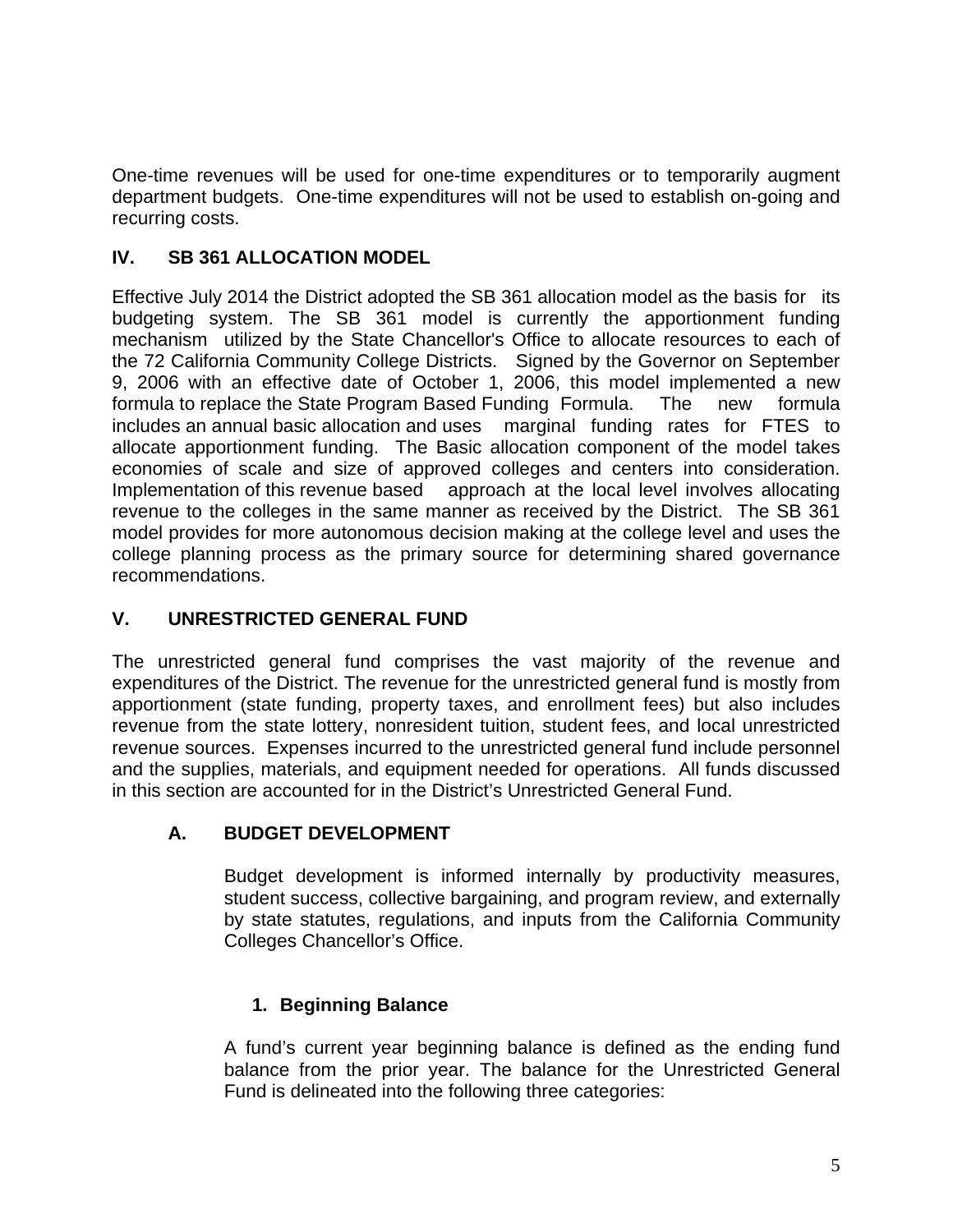- a. Board designated reserves per Board Policy 6200 and Administrative Procedure 6305 for all locations, and other funds upon which the Board has, by official action, designated a specific District-wide or location-specific purpose.
- b. College and District Office discretionary reserves are unspent allocations from the prior year. The amount is calculated as the location's prior year beginning balance plus prior year actual revenue less prior year actual operating expenditures.
- c. Unreserved/undesignated fund balance.

Adjustments to Beginning Balance: Adjustments to the current year's beginning balance may occur throughout the budget cycle as the result of the prior year's closing activities. These may include, but are not limited to: audit adjustments, grant disallowances, bad debt write offs, and accounts receivable and liability liquidations. Any increase or decrease in the beginning balance occurring after budget adoption will be identified by source and the adjustment will be applied to the appropriate reserve category listed above.

## **2. Enrollment Projections**

The initial step in budget development is the projection of resident and non-resident full time equivalent student (FTES) enrollment. FTES projections are based on an analysis of enrollment history, program plans, projected state funding, etc. The College Presidents provide information, oversight, and review of this process for their respective colleges. The budget calendar is prepared annually.

NOTE: For District apportionment purposes outlined below, FTES refers to resident FTES only unless otherwise stated.

FTES growth and FTES targets will be determined on the percentage of base college-funded FTES to total District-funded FTES that each college is charged to maintain.

- a. For purposes of Tentative budget development for the ensuing year, the 2nd period CCFS 320 Enrollment Report due to the Chancellor's Office on April 15 shall be used as a basis for projecting state appropriations for the Budget Year.
- b. The Adopted Budget will use the prior year's actual FTES as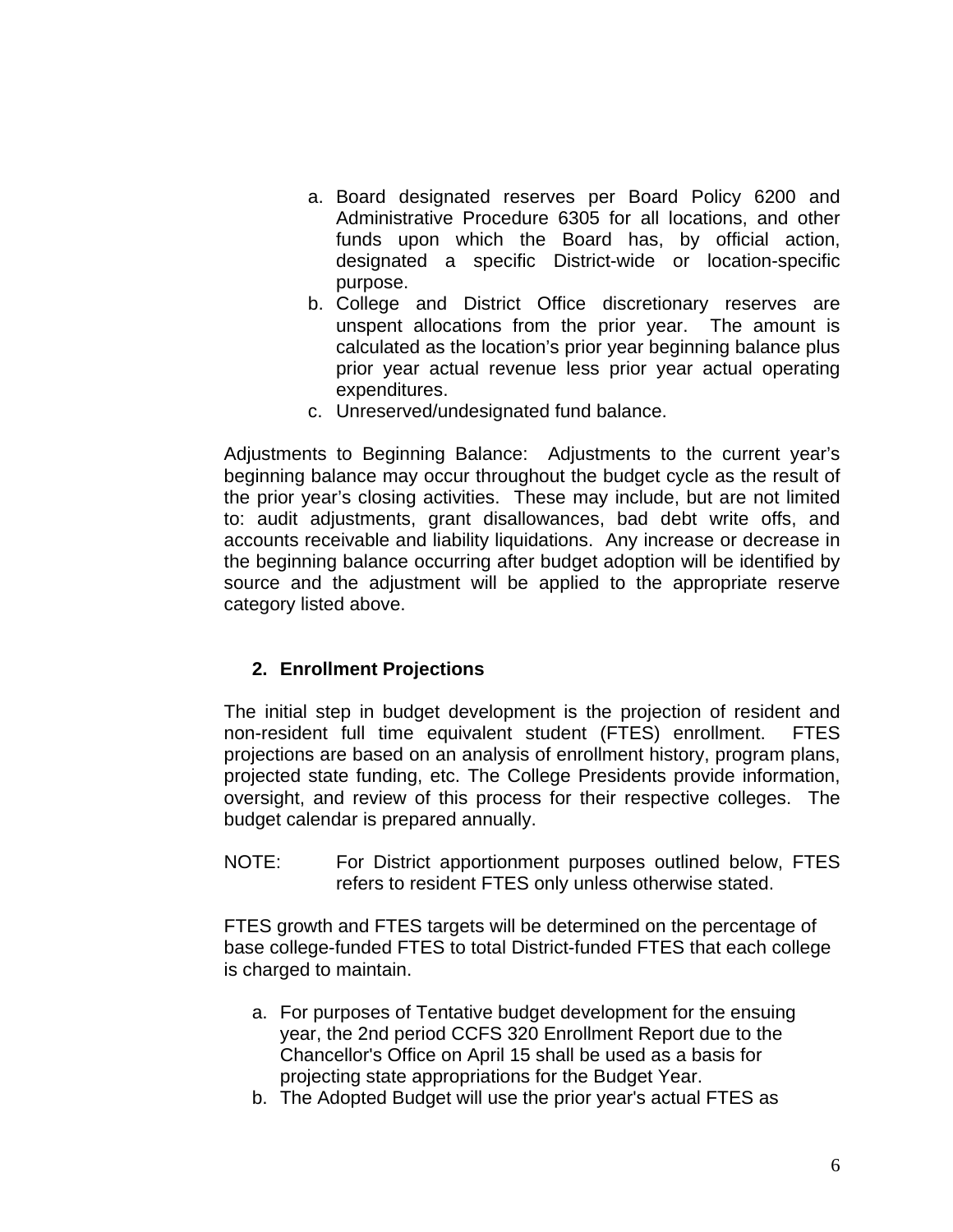reported on the Annual CCFS 320 Enrollment Report submitted to the State Chancellor's Office in July.

Due to the timing, there will be no Budget Year growth reflected in the District Tentative Budget which must be adopted prior to June 30 each year. To the extent these growth revenues are earned and become part of the base budget, these revenues will be allocated retroactively in the year following, subject to the District growth cap and any other funding limitations and/or uncertainty. If there are to be other considerations for determining FTES growth targets, those will be established by the Chancellor in consultation with the Cabinet.

The District, in collaboration with the Colleges, will endeavor to identify one-time resources to front-load the cost of earning growth.

The colleges' apportionment revenue allocations will be determined by FTES enrollment targets that have been approved by the Chancellor's Cabinet. The proportional FTES targets shall serve as the basis for allocation of apportionment revenues to the colleges. The District will continue to use the historical percentage distribution framework for purposes of the allocation model as follows:

- Orange Coast 52.11%
- Golden West 30.51%
- Coastline 17.38%

In a year with no funded growth, if a college exceeds its FTES enrollment target, it will assume responsibility for absorbing any expense incurred without receiving an additional revenue allocation.

If for any other reason(s) at the end of the fiscal year the District as a whole does not meet its maximum funded FTES base, a District-wide strategy will be established by the Chancellor in consultation with the Chancellor's Cabinet. If the District reports FTES below funded base, Budget Stability (T-5 § 58776) provides a one-year hold-harmless for the District. Districts shall receive stability funding only in the initial year of decline in FTES in an amount equaling the revenue loss associated with the FTES reduction for that year. Declines in college FTES that result in a reduction of calculated basic allocation will not cause a reduction in basic allocation base revenue until the third year after the year of the FTES decline, and the basic allocation will not be reduced if the FTES is restored back to or above the pre-decline base.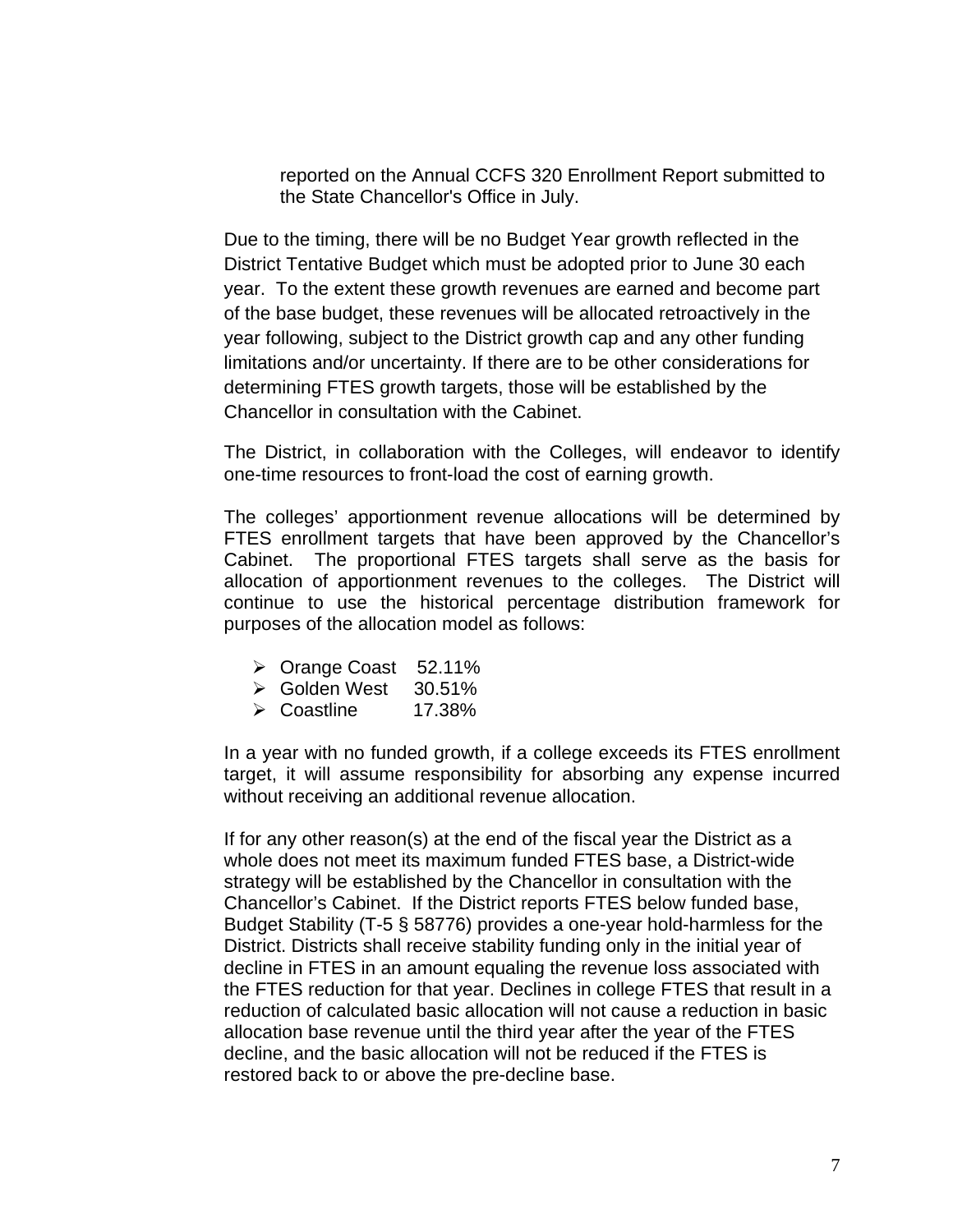Districts shall be entitled to restore any reductions in apportionment revenue due to declines in FTES during the three years following the initial year of decline in credit, noncredit, or career development and college preparation FTES if there is a subsequent increase in FTES (T-5 § 58777).

## **3. Operating Resource Allocation Process**

The computation of projected operating revenue is prepared by the Vice Chancellor of Finance and Administrative Services. This is primarily the conversion of projected enrollments to dollar amounts derived from the state (the District's base revenue plus cost of living adjustments, plus growth or less deficit/workload reductions), and estimates of other operating revenue sources based on past experience and/or anticipated changes.

Separate projections are made for restricted funds (which must be used for specific purposes) and the unrestricted fund. Major emphasis of the SB 361 model is on the unrestricted fund. Revenue projections rely upon many assumptions about the future which guide the estimates of allocable revenue for the District. The possibility of changing economic and political conditions and the necessary tentativeness of the revenue total must be accepted and understood. Projected revenue should not be viewed as an absolute.

Another important function of revenue analysis is to provide a reasonable estimate of the change in revenue for the budget year compared to the current year. From this difference, any program changes with budget impact or improvements in programs may be considered for funding, in addition to the necessity of funding incremental and inflationary increases in existing programs.

If the forecast is for diminished revenue, such recommendations involving budgetary and expenditure reductions will be discussed in Chancellor's Cabinet.

### **4. Allocation of Projected Revenue**

The combination of state general fund revenue, local property taxes and enrollment fee revenue reflects the majority of the District unrestricted general fund, and is a function of funded FTES. In addition to the state and local resources detailed below, each college receives a Basic Allocation based upon college size using state funded rates. Further, revenue from non-resident tuition, unrestricted state lottery and other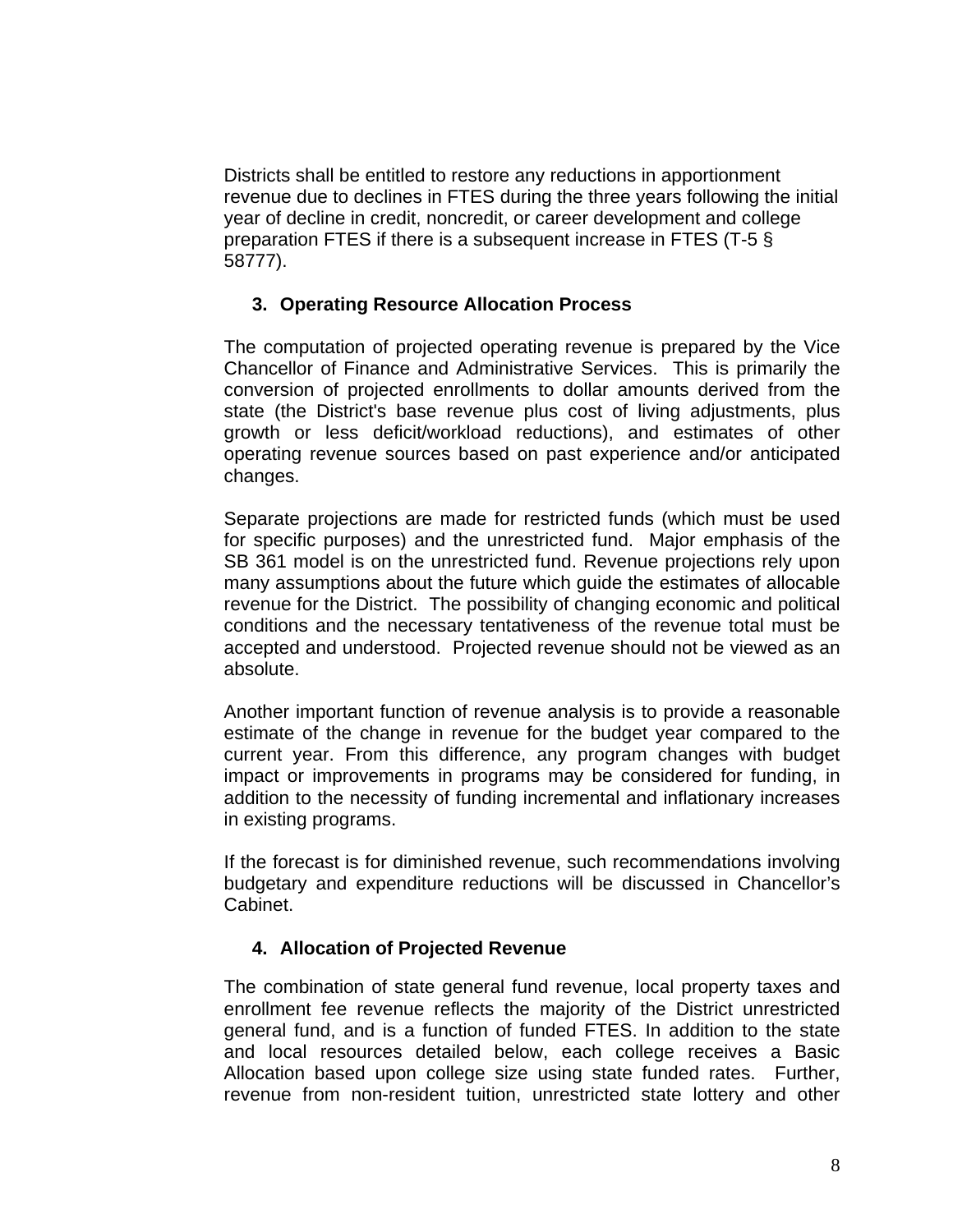specific state allocations are subject to distribution through the revenue allocation model.

The District utilizes the SB 361 funding formula to distribute state general apportionment and other FTES-driven revenue to the colleges. Total allocations for college operations are determined using the following sixstep process:

- **STEP 1** Determine District base apportionment revenue for the budget year to include the Basic Allocation, funded COLA and any prior year growth/decline.
- **STEP 2** Apportionment revenue distributed to the colleges based upon FTES targets using historical FTES proportions as noted in Section V.A.2
- **STEP 3** Project "other state revenue" based upon prior year actuals unrestricted Lottery, Enrollment Fee Administration and Part Time Faculty Parity and apportion using percentages in STEP 2.
- **STEP 4** Project "District-wide Local Revenue" based upon prior year actuals which will be distributed thru the allocation model and distribute using percentages in STEP 2.
- **STEP 5** The Total from Steps 1 thru 4 represents the total dollars available for distribution thru the model and the proportional amounts distributed to the colleges based upon FTES percentages as noted in STEP 2.
- **STEP 6** In consultation with Chancellor's Cabinet, deduct assessments represented by costs to provide District Services and to fund District-wide expense.
- **STEP 7** Result of STEP 6 is the net allocation amounts to each college .
- **STEP 8** Add budget year projection based upon prior year actuals for dedicated revenue attributable to each college.
- **STEP 9** Net allocation through the allocation model plus the dedicated revenue will result in the dollars available to each college.
- **STEP 10** A retrospective review of the budget which shall include a review of the Allocation Model.

Exhibit A to this procedure demonstrates, in summary form, the implementation of this allocation model. The following information details each of the steps.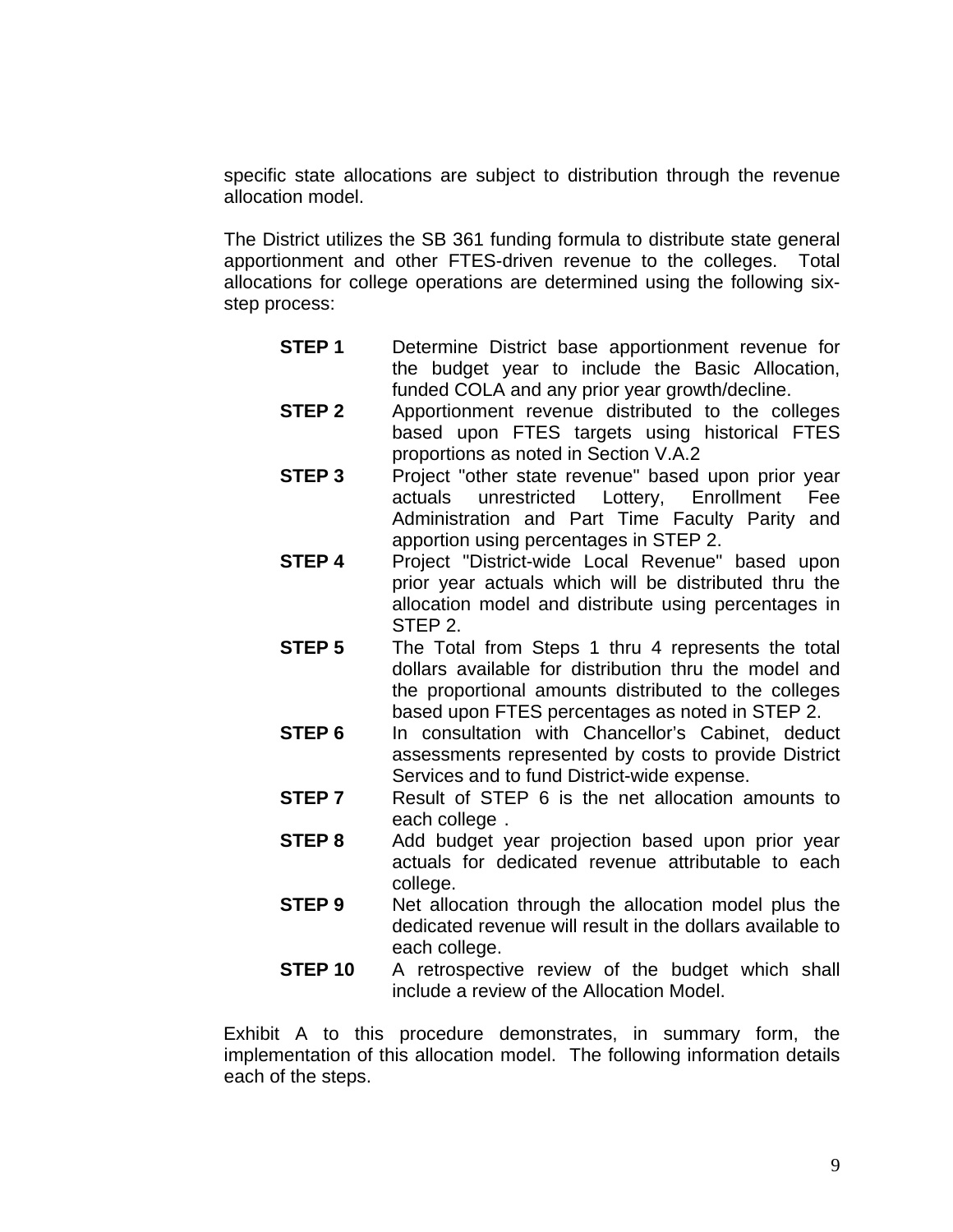## **STEP 1** Computation of Apportionment Revenue

The base revenues for the District shall be the sum of the following allocations:

- a. **Annual Basic Allocation:** The annual basic allocation is prescribed by the state SB 361 funding formula and is based on each college's size (resident FTES). An additional basic allocation is granted for state-approved centers. The annual basic allocation may be adjusted each year by a state-wide funded cost of living adjustment (COLA).
- b. **FTES Base Revenue:** FTES base revenues for credit, noncredit, and Career Development and College Preparation (CDCP) non-credit FTES are generally equal to the stateprescribed base rates multiplied by its number of funded FTES from the prior fiscal year in each category. These allocations may be adjusted each year by the state.

These annual allocation amounts for the current year are provided in the State Chancellor's Office First Principal Apportionment Report, Schedule C, released each February. This First Principal Apportionment report information shall be used to project an initial estimate of revenue for the budget year. To project basic allocation revenue for the new budget year during the budget development process, these amounts are adjusted for funding changes anticipated for the new budget year, including any state-funded cost of living adjustment (COLA) or anticipated deficit/workload adjustments.

#### i. **Allocation of Growth/Decline Revenue**

Growth: the colleges will be funded retroactively, for growth based upon the historical proportional FTES distribution and subject to the District funded growth cap:

In all cases, when District FTES growth is below the stateprescribed growth cap (FTES growth for which the District will be paid), actual growth, if any, will be funded and allocated to the colleges based upon the historical proportional FTES

Enrollment Decline: Even though a college or colleges within the District fail to achieve their growth target or if they experience an enrollment decline, no revenue adjustment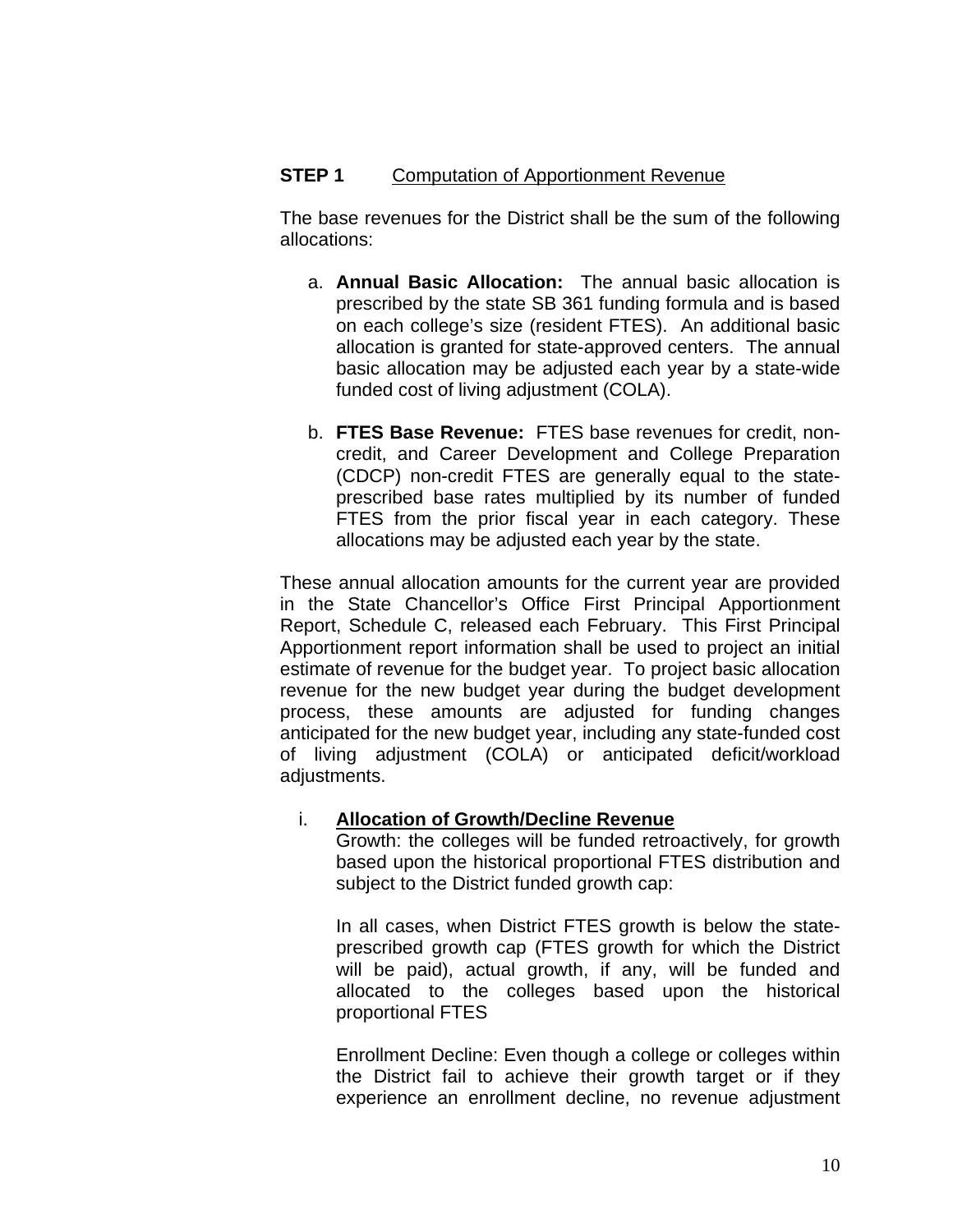will be necessary as long as the District-wide FTES base is maintained.

Should District-wide enrollment decline occur any budget adjustment shall be based on the Annual CCFS Enrollment Report filed in July or as amended in October following fiscal year end. In addition, the state general revenue base for the subsequent year will be adjusted according to the state allocation model if actual FTES falls below the funded base.

Such enrollment declines may be mitigated through Budget Stabilization as reflected in Section A.2, or through a Strategic Shift of Summer FTES as noted in Section V-A-4-iii below.

#### ii. **Apportionment Revenue Adjustments/Reconciliation**

There is a recalculation of apportionment revenue that occurs in February following the close of the fiscal year. Any required reconciliation (increase or decrease) to prior year revenues is treated as an addition or reduction to the colleges' and the District Office's current budget year. In such an event the District will endeavor to use one-time resources, to the extent they are available, so as not to interrupt current year services.

If apportionment revenue is reduced from the prior year base for any of the following reasons: a) prospective revenue reduction anticipated in budget development; b) mid-year deficit resulting from insufficient tax revenues or enrollment fees; or c) as a result of end-of-year adjustment, the amount calculated in Step 1 will be reduced resulting in a proportionate budgetary reduction. Potential mid-year adjustments or any re-shifting of FTES between sites shall be agreed upon by the Chancellor's Cabinet.

Additional funding received by the District after the budget is adopted, not directly attributable to an individual college, shall be distributed through the allocation model as delineated in the above revenue allocation parameters.

In the event that actual revenues vary from the amounts projected and allocated to colleges and District Office for the fiscal year, the college and the District Office budgets will be recalculated and adjusted accordingly during a year-end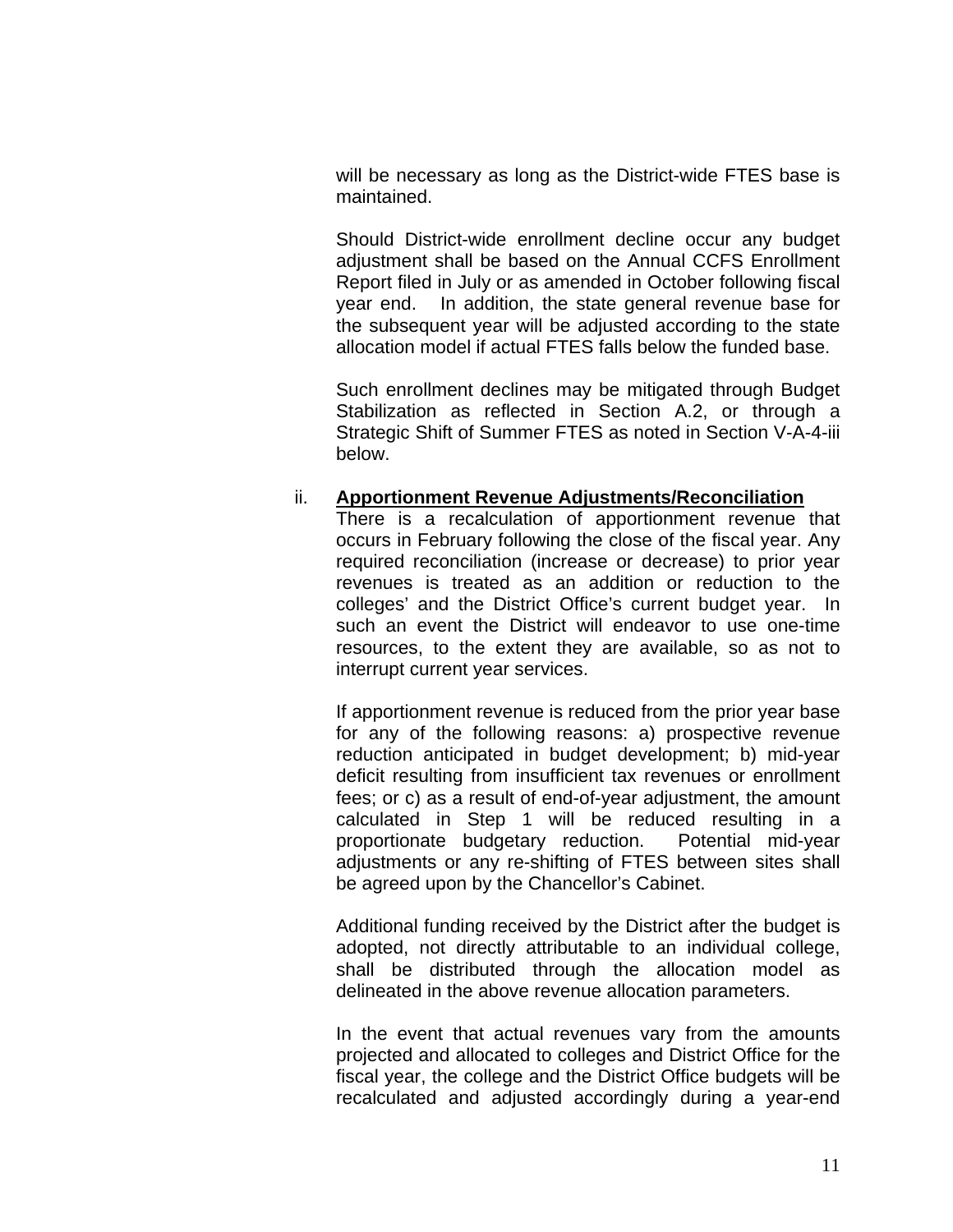"reconciliation."

### iii. **Strategic Shift of Summer FTES**

There may be times where it is in the best financial interest of the District to shift summer FTES between fiscal years. FTES shall be shifted, as necessary, to meet targeted needs. If this is not possible, then care needs to be exercised to ensure that any such shift not create an undue disadvantage to any of the colleges such as impacting Basic Allocation funding. If a disadvantage is apparent, then steps to mitigate this occurrence will be developed by the Chancellor's Cabinet.

Restoring "borrowed" FTES should occur on the same basis as it was drawn down up to the levels of FTES borrowed. If it cannot be restored in that fashion, care should be taken to evaluate if a disadvantage is created for any college.

consultation and concurrence with the Chancellor's Cabinet. Borrowing of summer FTES is not a college-level decision, but rather a District-level determination that is made in It is not a mechanism available to individual colleges to sustain their internal FTES levels. In the event the District borrows summer FTES or goes on stability, any disproportionate advantages or disadvantages resulting from that decision shall be reviewed, and possibly rectified, by the Chancellor's Cabinet.

**STEP 2 –** Other State Revenues-included in this step to be distributed thru the model-includes:

### **a. On-going:**

- i. Lottery (unrestricted)
- ii. Enrollment Fee Administration (2% of Fee)

### b. **One-time**:

- i. Part-Time Faculty Parity
- ii. Mandate Cost Reimbursement

**STEP 3** – District-wide local revenues to be distributed through the allocation model Include:

a. Joint Use Development Revenue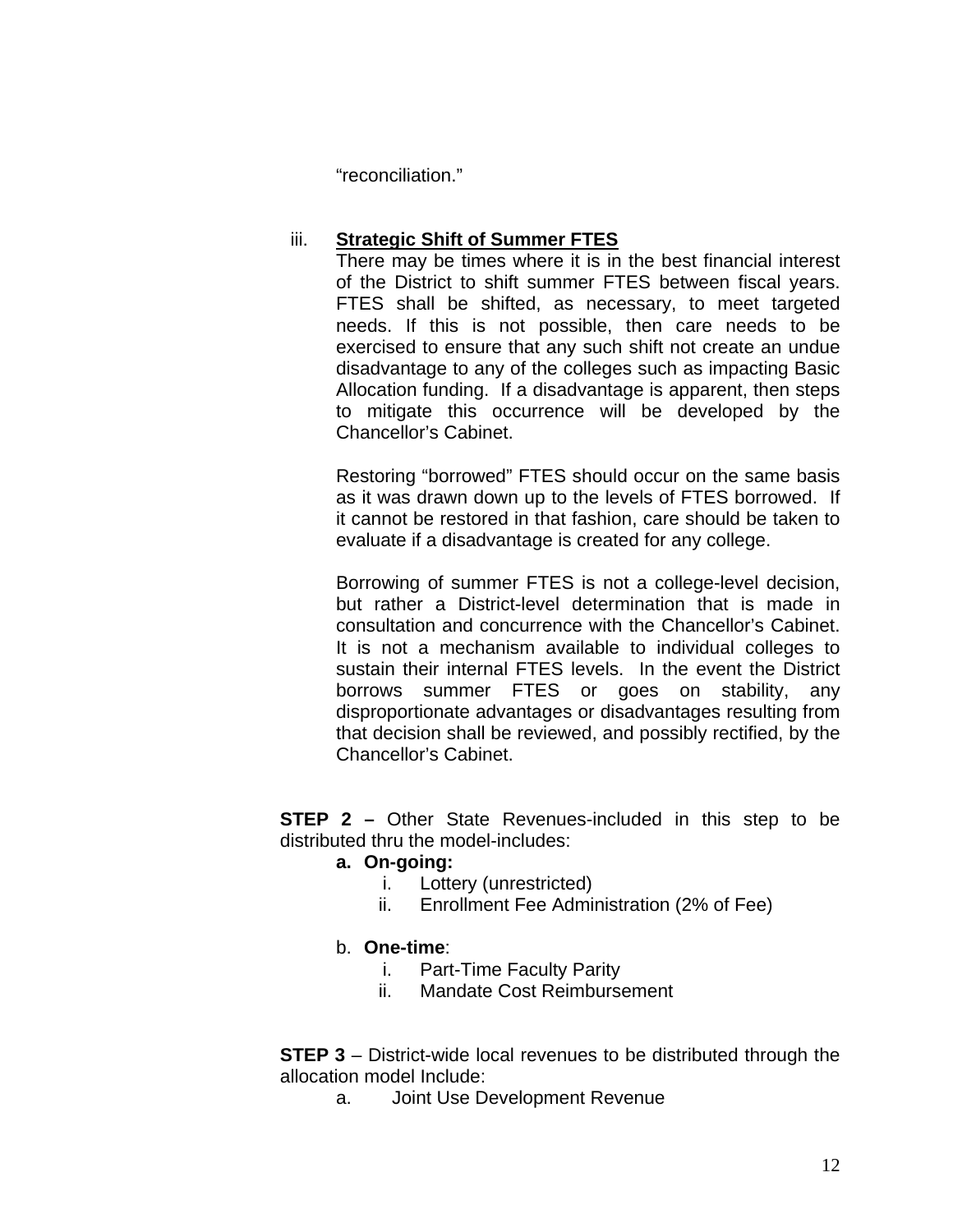- b. La Habra Rentals Revenue
- c. KOCE Debt Payment
- d. Interest Income

#### **STEP 4 - District Services and District-wide Operational Costs**

Assessments shall be deducted from computed allocation revenue for services provided to the colleges or for each location to fund its proportional share of District-wide expense.

#### **District-wide**

District-wide expenditures are those that are contractual, regulatory or committed and of benefit to the entire District. Activities and related costs for these three categories include, but are not limited to, the following:

#### **1. Contractual Expenses (collective bargaining)**

Included in this category are costs related to implementation of various employee contracts and are subject to revision of collective bargaining agreements.

- a. CFE Senate Release Time
- b. CFE Collective Bargaining Release Time
- c. Sabbatical Bonding Reimbursement
- d. Classified Collective Bargaining Release Time
- e. Management Professional Development
- f. Classified Professional Development
- g. Confidential Professional Development
- h. CFE and CCA Professional Development
- i. CFE and Classified Retraining

### 2. **Regulatory Expenses**

Included in this category are mandated or unavoidable/fixed costs such as:

- a. District-wide independent audit
- b. District-wide insurance programs, e.g. property and liability, student accident
- c. Unemployment insurance local experience charges
- d. Election expenses
- e. Specified District-wide utilities
- f. Legal expenses
- g. Technology maintenance agreements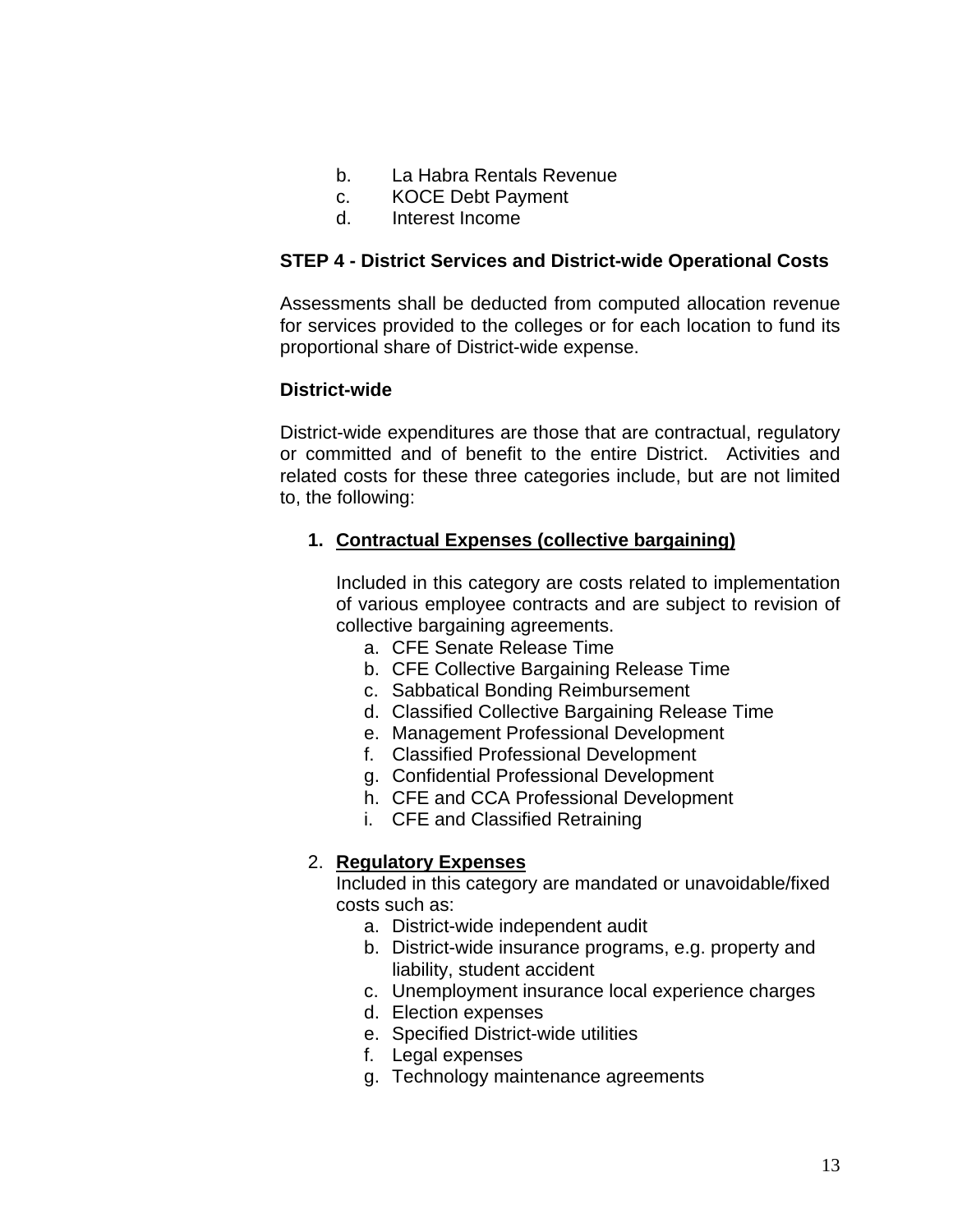- 3. **Other Contractual:** Included in this category is funding for future events and current initiatives such as:
	- a. Other post-employment benefits (OPEB) reserve fund
	- b. Self-Insurance Fund
	- c. Legal settlements

District-wide operational costs are estimated for budget development utilizing the best known information at the time and are adjusted for actual expenditures at the end of the fiscal year during the "reconciliation."

## **District Services/District Office**

These are costs incurred for operation of centralized services provided by District Office staff. The assessment to support District Services is based upon actual cost and review of historical expenditures as may be adjusted by current conditions. The cost represented in the District Service assessment funds activities overseen by the District Office such as: District Governing Board, Chancellor's Office, Educational Services, Administrative Services, Human Resources, Finance, Facilities Planning, Information Technology, Marketing, Internal Auditing, International Education and Research.

### **STEP 5 –** Dedicated Revenue

Dedicated revenue is defined as those revenues earned specifically by location and directly under the control of each college or the District Office, including, but not limited to, the following examples:

- 1. Facility rentals based on each location's estimate of revenues to be collected from external use of District facilities
- 2. Student Transcript Fees
- 3. Non Resident Tuition (operational and capital)
- 4. Bookstore Operations
- 5. Student Parking Fees
- 6. Enterprise Program (Swap Meet Operation)
- 7. Contract Education

## **5. Expenditure Budgets**

Annual spending plans for each college, the District Office, and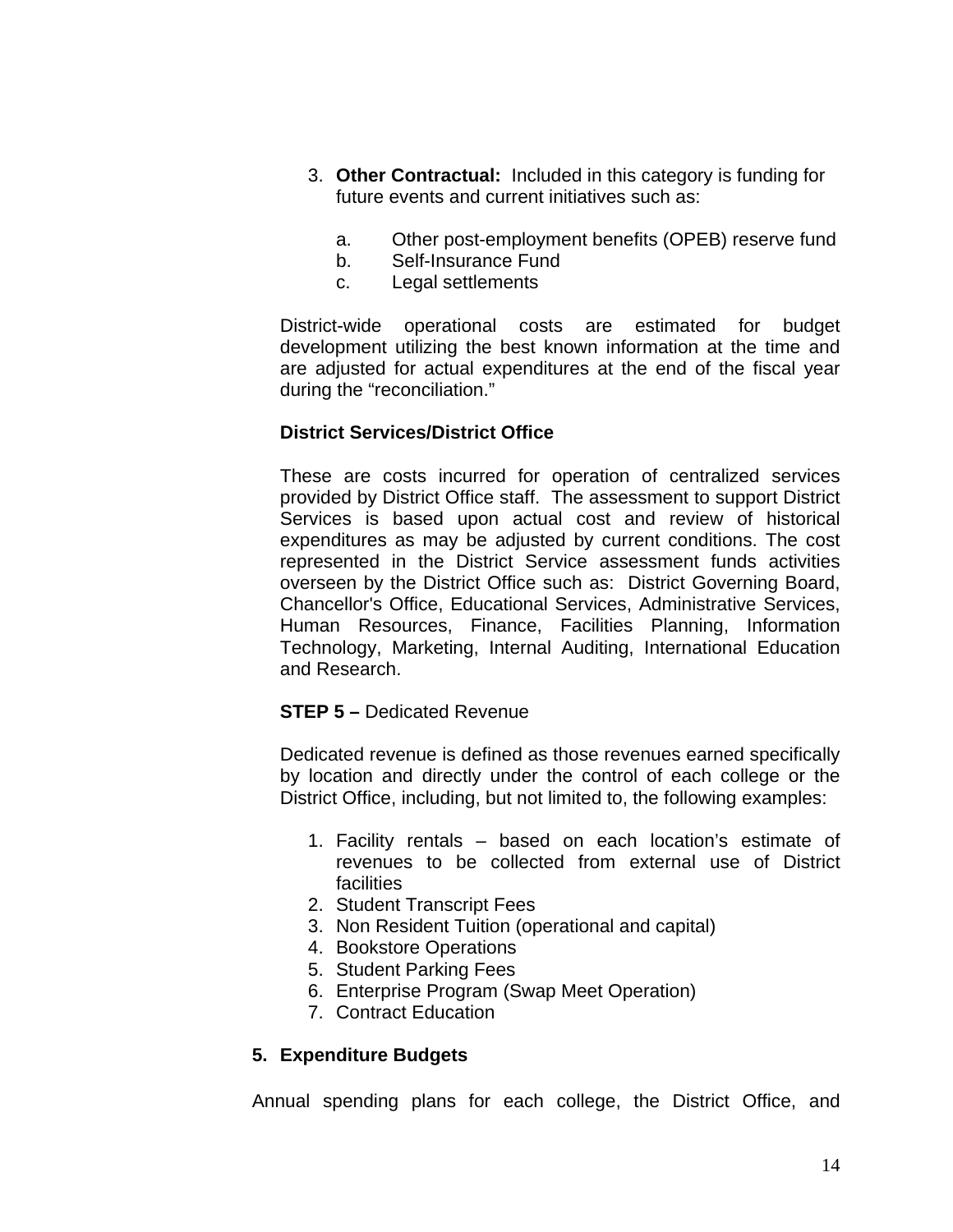District-wide, shall be developed as reflected in this section. All such budget expenditure plans must be developed with consideration of the parameters outlined below:

- i. allocating resources to achieve the funded level of FTES is a primary objective for all colleges;
- ii. requirements of the collective bargaining contracts apply to college level decisions;
- iii. the state-required, full-time Faculty Obligation Number (FON) must be maintained. (Due to funding implications, care must be exercised to maintain equitable full-time/parttime balance at each college. Full-time faculty numbers, ratios and staffing plans will be monitored on a District-wide basis.);
- iv. in making expenditure decisions, the impact upon the 50% law calculation must be considered and budgeted appropriately;
- v. care should be exercised in maintaining the public investment in the physical plant, facilities and grounds of the campuses;
- vi. in order to promote similar levels of support services at each of the colleges, appropriate levels of classified and management staffing need to be maintained.

## **a. Colleges**

Subsequent to allocation of revenue, each college will develop a balanced budget plan in accordance with the District Budget Calendar and agreed upon District-wide budget assumptions. The allocations may be stretched to meet as many needs as possible in a process involving participation of faculty and other college staff to ensure (1) the resource requirements for educational and support programs are considered, and (2) priorities are developed.

Colleges are responsible for developing an expenditure budget that utilizes the level of funding outlined in the revenue sections above, and for funding the following programs as part of their budget plans:

- i. management sabbaticals
- ii. part-time faculty office hours
- iii. Step/Column
- iv. COLA
- v. part-time faculty health insurance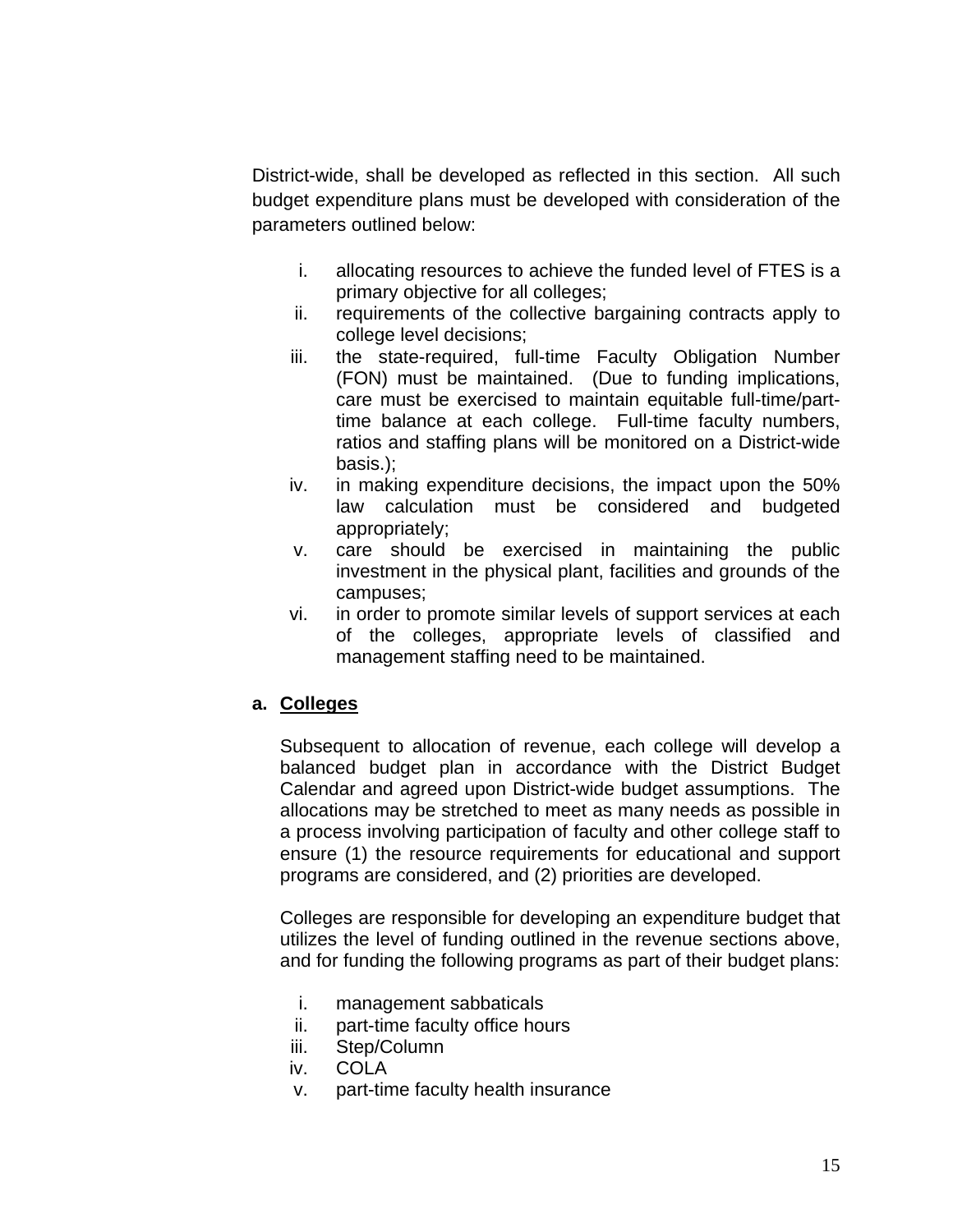- vi. department chair reassigned time
- vii. faculty substitutes
- viii. vacation pay offs
- ix. re-classification effects

#### **b. District Office/District Services**

elements noted below. The development of the District Office Budget Plan is the responsibility of District Office staff. District Office is responsible for utilizing its allocation to provide centralized services to the colleges that are efficient, cost effective, and responsive to campus needs. Examples of such services include the Chancellor's Office, Board of Trustees, Public Affairs/Marketing, Human Resources, Risk Management, Educational Services, Institutional Research, Business Operations, Internal Auditing, Fiscal Services, Payroll, Purchasing, Facilities Planning, and Information Technology. It shall reflect the program

- i. management sabbaticals
- ii. Step/Column
- iii. COLA
- iv. vacation pay offs
- v. re-classification effects

### **c. District-wide**

The Development of the annual expenditure budgets for District-wide operational costs (Step 6) are the responsibility of District Office staff. Based on projected levels of expenditure for the current fiscal year and taking into account new District-wide requirements, as well as unusual or one-time anomalies, the District-wide budget shall be appropriately framed to meet the obligations of the District. Examples of District-wide services include those expenses associated with State and Federal regulatory issues, insurances, legal costs, Independent Audit Expenses and Retiree Health Benefit Costs

College- and District Office-proposed expenditure budgets are compared to the departmental annual operational plans for consistency and to ensure adequate funding for location priorities. Final submittal is done to the District Office Finance Department where all location budgets are consolidated into a single budget document.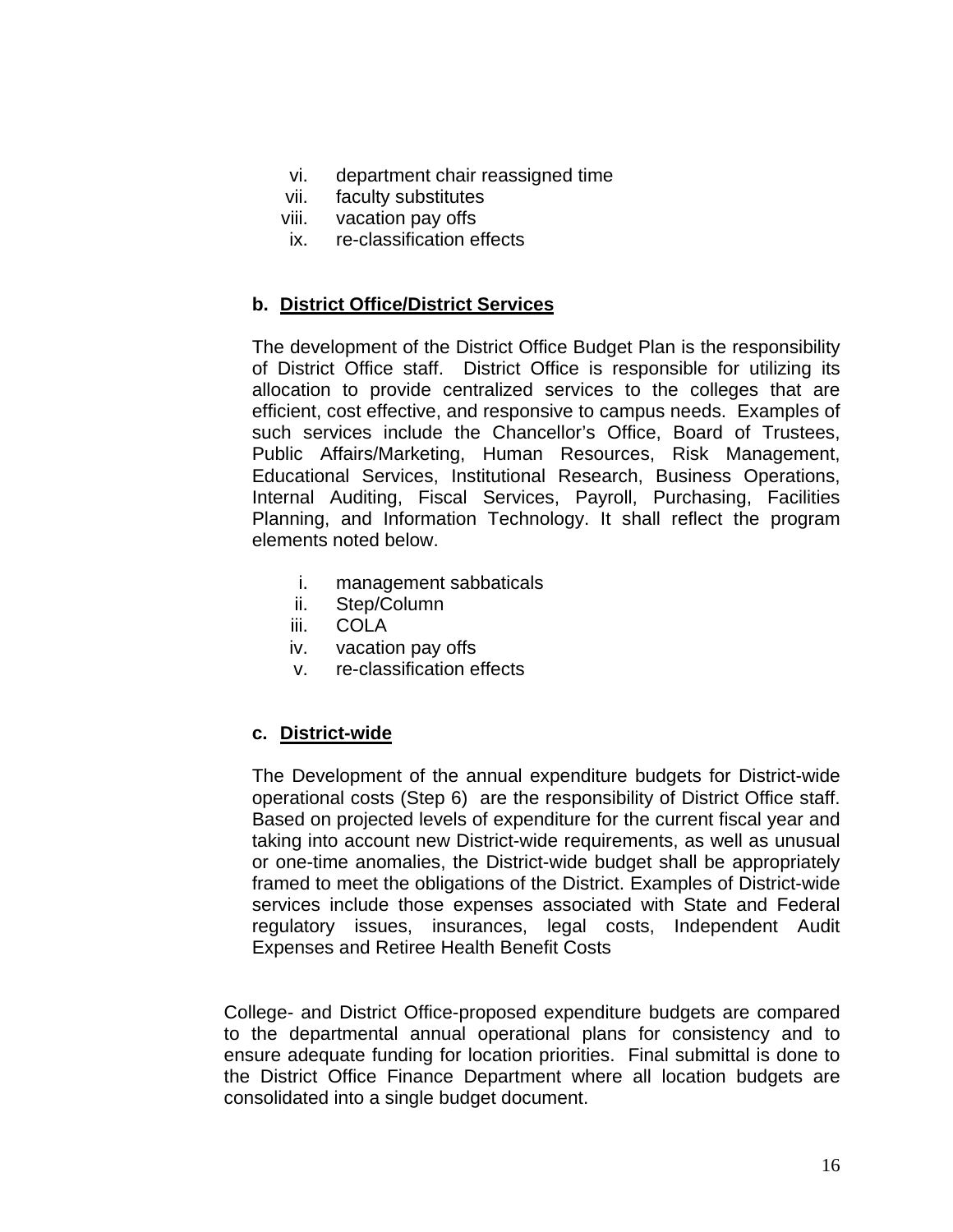## **6. Long Term Plans**

The District's budgeting process includes long-range planning and provides linkages to the District's program planning, review efforts and accreditation. The District will develop a three-year budgetary look-ahead plan. Each campus is also responsible for developing its budget with a multi-year outlook.

## **a. Colleges**

Each of the colleges shall maintain a long-term plan for facilities maintenance/improvement/expansion and new or expanded programs. The Chancellor, in consultation with the Presidents, will evaluate the availability and source of additional funding that may accrue to the colleges beyond what the model provides. Approved projects shall be included in the colleges' balanced budget proposals.

## **b. District Office**

District Office and District-wide operational costs also may require additional funding to implement new initiatives in support of the colleges and the District. The Chancellor will evaluate requests for such funds on a case-by-case basis. The source of this funding must be identified. Should the source be other than District Office revenue and/or District Office reserves, the requests will also be evaluated by the Chancellor's Cabinet. Approved projects shall be included in the District Office balanced budget proposal.

### **7. Reserves and Deficits**

### **a. Reserves**

In order to maintain a sufficient level of budgetary reserve, each college will be allowed to retain unspent funds from the prior year. The combination of the beginning balance and the current year budgeted revenue represents the total resources available at each college.

Unspent funds from the District Office will become part of District-wide fund balance.

District-wide reserves represent minimum reserve levels established by the Governing Board per Board Policy 6200, budget guidelines and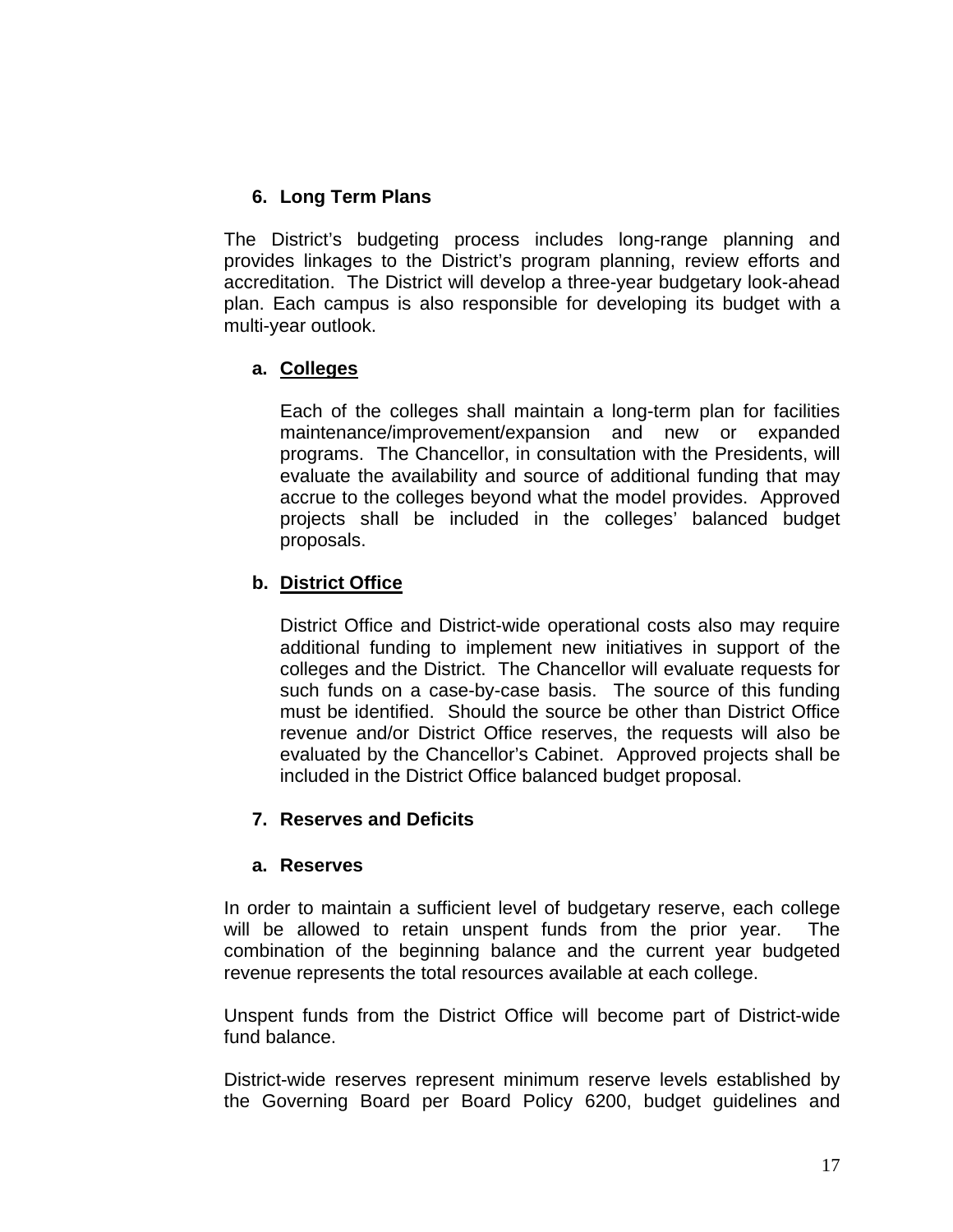budget planning parameters.

**Deficits** A budgetary deficit is defined as a budget imbalance where current revenue is insufficient to cover expenses within a specific fiscal year. In the event a deficit exists at a location, reserves shall be used to cover the deficit generated by that location.

## **B. BUDGET CONTROL, ADMINISTRATION, AND REPORTS**

### **1. Budget Control**

Budget control is an instrument for planning because a budget prescribes resources to carry out those plans. This makes it possible to set priorities and maintain control over resources to achieve those priorities. A budget must present current expenditures in balance with projected current-year resources.

The Vice President of Administrative Services at each location is responsible for accurate projections which are vital to budget control. The Vice Chancellor of Finance and Administrative Services is responsible for District-wide oversight and compliance. During the course of the fiscal year, the Vice Chancellor of Finance and Administrative Services must analyze revenue projections. If updated revenue projections are less than budgeted amounts, recommendations must be developed for resolving the imbalance and communicated to each location.

The District's principal source of revenue is based upon enrollment and FTES data. Actual summer school and fall semester FTES estimates (based on student census data) will be available by November 1. At this point, the Chancellor and college Presidents will be advised whether or not actual enrollment varies from that previously estimated.

In mid-January, the above process will be repeated based on First Period Attendance Reports which are due to the state Chancellor's Office by January 15.

Another check point occurs in mid-April when census spring semester enrollments are available. Second period of enrollment is reported by April 20. State apportionment revenue for the year will not become firm until the Second Period Apportionment notice is received from the state in late June.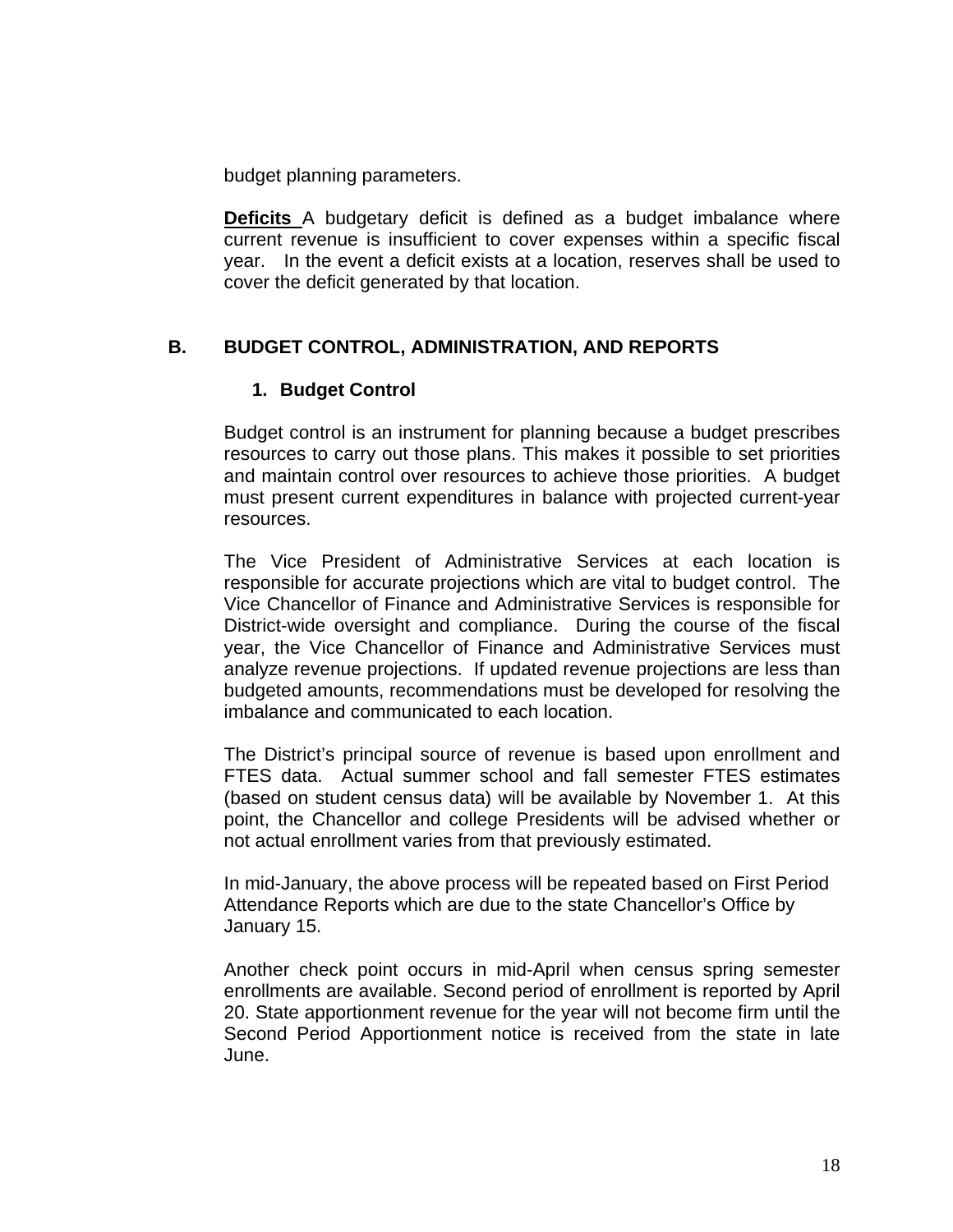## **2. Budget Administration**

Subsequent to revenue allocation, the colleges shall administer their expenditure budgets with a primary focus on reaching its FTES target and meeting its student performance goals. The allocation system at the college level fixes the budget responsibility at the organizational unit level (dean, senior dean, administrator, etc.).

Flexibility in making budget transfers within available budget balances is permissible. Overspending is not permitted. All financial transactions, including certain budget transfers, require Board approval, either by ratification or approval in advance for larger items.

## **3. Budget Reports**

Account balance reports and detailed expenditure reports are available to all organizational units. Reports are also available at summary levels for use by the college Presidents. In addition, finance system information is readily available on-line for immediate inquiry as to budget account status and expenditure transactions detail.

This system ensures a non-deficit financial operation by establishing a reserve and allocating available money only. Budget balancing and constant monitoring at various levels throughout the year provide proper protection.

## **VI. RESTRICTED GENERAL FUND**

The restricted general fund consists of federal, state, and local categorical programs, parking, and other external funding sources such as private grants. All funds discussed in this section are accounted for in the District's Restricted General Fund

## **A. BUDGET DEVELOPMENT AND CONTROL**

In addition to the general principles and practices of budgeting outlined above, categorical funds require specialized budget development and control. These funds originate from a variety of state, federal and private sources. They are allocated to the District and/or the colleges with a wide range of specific requirements and restrictions for program operations and budgeting, periods of expenditure, periodic reporting requirements and financial/program auditing. Depending on the source of the allocation or grant, the budget year may coincide with the District's fiscal year, or it may require accounting for revenue and expenditures in a different fiscal year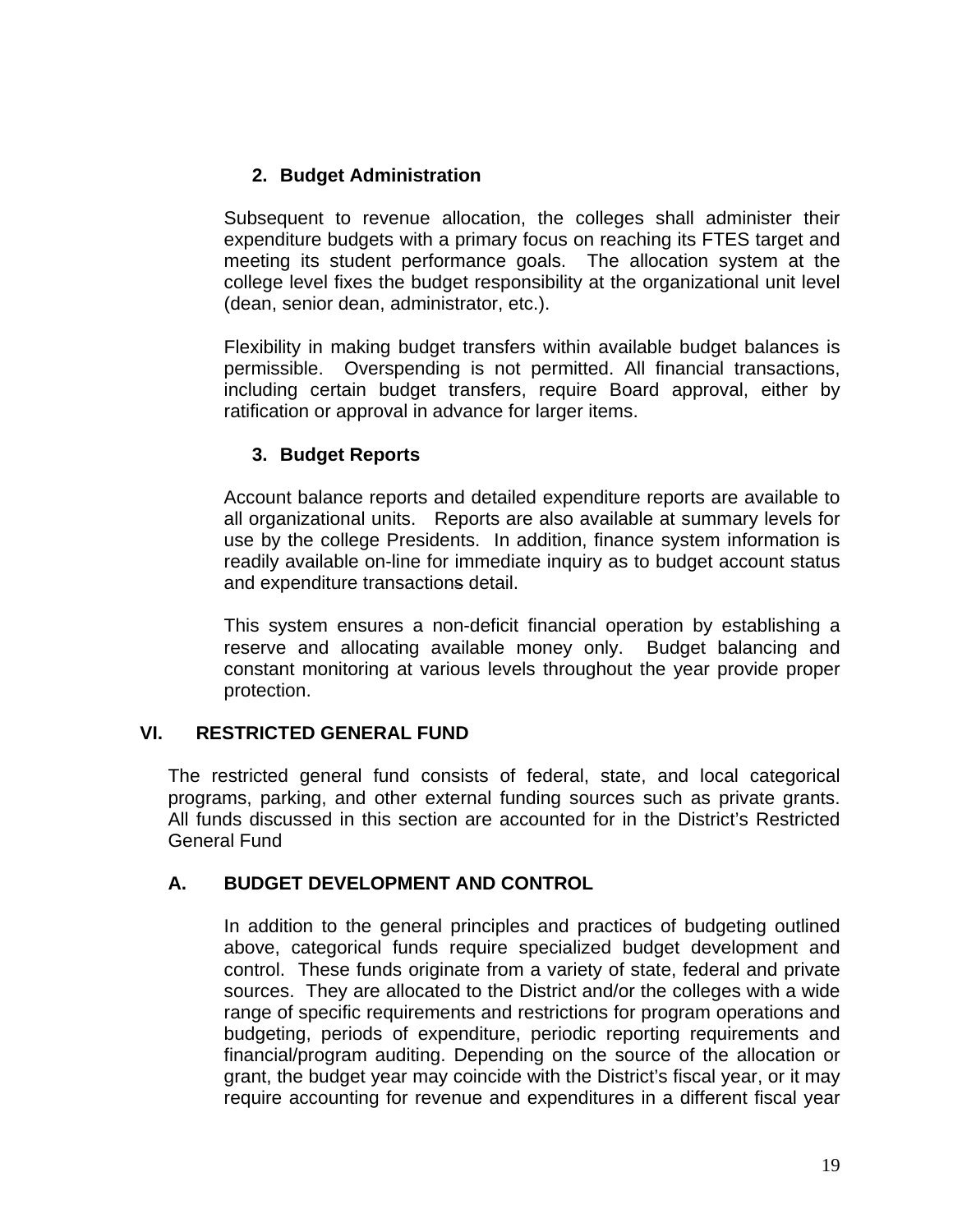period (e.g. federal grants typically use an October 1 to September 30 fiscal year). In some cases, allocations and grants may extend to multiple years and require special oversight. Because these requirements and restrictions are different for each allocation or grant, budget development for these funds is necessarily done on an individualized basis.

## **1. College-Specific Allocations and Grants**

In cases in which the funds come to the District as a specific college allocation or grant, that college will receive the funds directly and will assume responsibility for:

- a. planning the program and developing a budget that meets the requirements of the grantor;
- b. managing the program and associated budget for the lifetime of the allocation or grant;
- c. identifying and working with the District Office to resolve any issue that might otherwise result in disallowed or questioned costs;
- d. preparing accurate interim and final program and financial reports and submitting them to the grantor in a timely manner, as required; and
- e. providing staff services to auditors for program and/or financial audits, as required.

The District Office oversees and monitors the processes described above and assumes responsibility for:

- a. reviewing and certifying program plans and associated budgets prior to submission to the grantor for compatibility with District rules of operation; standards for purchasing; policies and practices for the hiring, compensation and evaluation of grant funded positions;
- b. ensuring ongoing compliance of all program and budget requirements during the life of the allocation or grant;
- c. identifying and working with the college to resolve any issue that might otherwise result in disallowed or questioned costs, and
- d. reviewing and certifying interim and final program and financial reports prior to submission to the grantor.

## **2. Non-College-Specific Allocations and Grants**

When funding is not college specific, allocation to the colleges will be in the same manner as provided to the District by the grantor, unless there are compelling educational reasons to do otherwise. Certain state allocations, such as Extended Opportunity Programs and Services